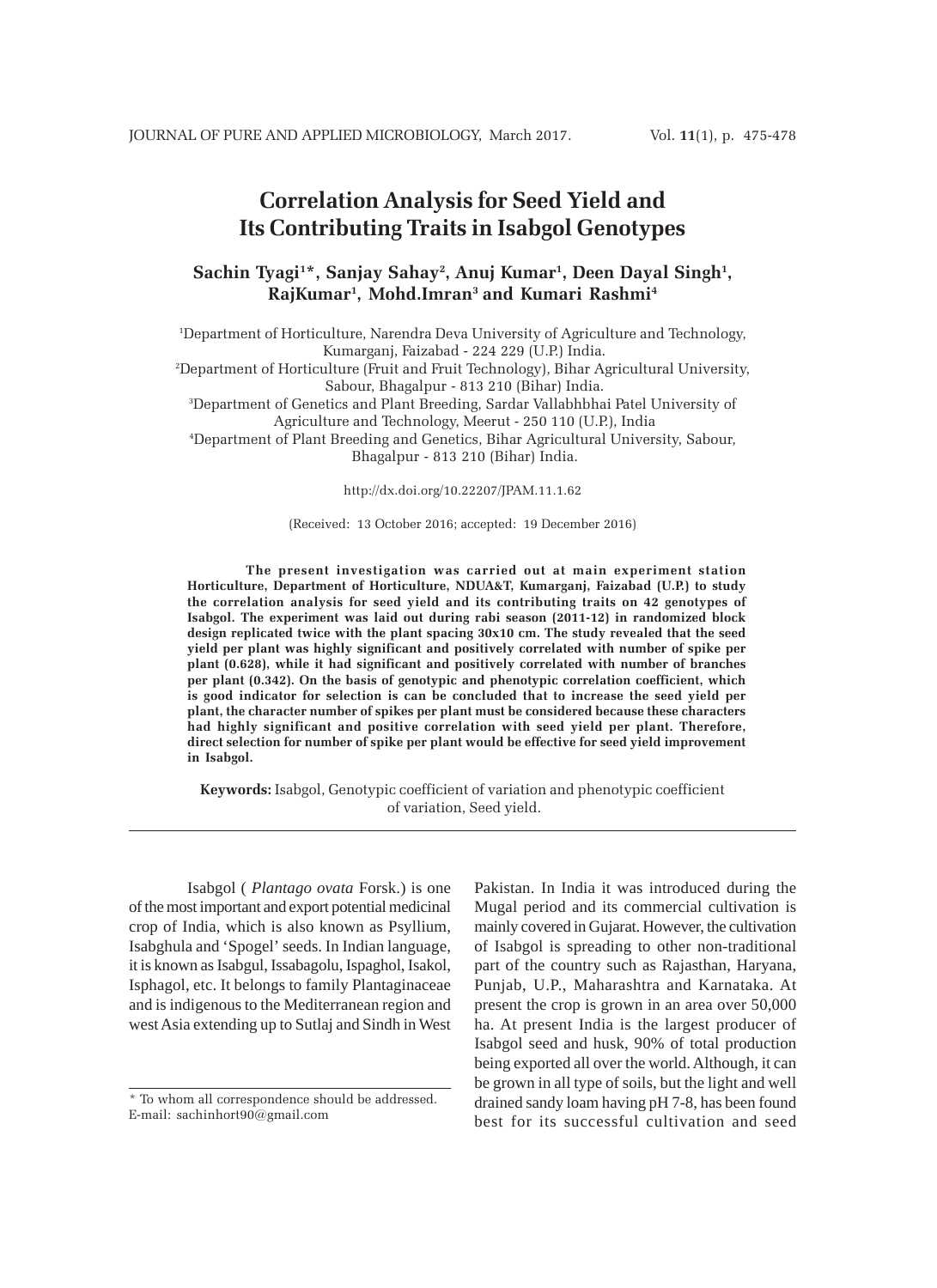production. Since, the crop is recently introduced in the eastern region of Uttar Pradesh and found successfully to grow under marginal lands and rain fed conditions; however, among the cultural practices particularly identification of genotypes, suitable for eastern U.P. conditions is major limiting factor for its cultivation.

To exploit the potentiality of Isabgol several crop improvement programmes have been under taken. Yield is a complex character, which depends up on many independent contributing characters. Efforts are being made to increase its productivity by developing superior varieties. However, yield is a complex character; its direct improvement is difficult. Knowledge in respect of the nature and magnitude of associations of yield with various component characters is a pre – requisite to bring improvement in the desired direction. Yield is a polygenic character which highly influenced by the fluctuations in environment. A crop breeding programme, aimed at increasing the plant productivity requires consideration not only of yield but also of its components that have a direct or indirect bearing on yield. The necessity of coefficient of correlation to describe the degree of association between independent and dependent variables. Correlation studies further provide the characters essential for crop improvement effectively. Keeping, these in mind the present investigation was carried out.

## **MATERIALS AND METHODS**

The present investigation was carried out at Main Experiment Station, Department of Horticulture, Narendra Deva University of Agriculture and Technology, Kumarganj, Faizabad (U.P.) to study the correlation analysis for seed yield and its contributing traits on 42 genotypes of Isabgol during the rabi season 2011-12 in randomized block design replicated twice with the plant spacing 30x10 cm. Agro –climatically the location of experiment site represents the humid climatic conditions having three climatic seasons i.e. summer, rainy, winter and this region falls under agro climatic zone namely Eastern plains. The soil of experiment was Sandy loam in texture with 7.9 pH and 0.29 EC, having low levels of nitrogen (165.1), medium in available phosphorous (32.31kg

/ha) and potassium (266.1kg/ha). The healthy seed was sown at 30x10 cm spacing with the depth of 3 cm in the narrow furrow opened on 29<sup>th</sup> November, 2011. All the cultural practices were followed to maintain the good growth of crop. The crop was harvested when the spike turned reddish-brown colour and lower leaves dried up and start yellowing of upper leaves. The data were recorded on five randomly selected plants from each genotype in each replication for eight characters viz,. plant height, numbers of branches per plant, days taken to first emergence of spike, days taken to 50% flowering, number of spike per plant, test weight, number of seeds per spike and seed yield per plant. The mean values of the five selected plants in each treatment were used for statistical analysis. The experimental data recorded were statistically analysed the procedure suggested by Panse and Sukhatme (1967). Phenotypic and genotypic coefficients of correlation were computed by the method suggested by Al-Jibouri *et al.* (1958).

## **RESULTS AND DISCUSSIONS**

The phenotypic and genotypic correlation coefficients were estimated among eight characters in 42 genotypes (Table 1 and 2) respectively. The phenotypic correlation includes a genotypic effect, which provides information about total association between the observable characters. Genotypic correlation provided a measure of genetic association between the characters and normally used in crop improvement , while environmental as well as genetic architecture of a genotype plays a great role in achieving higher yield combined with better quality. The correlation studies were carried out to reveal the nature and extent of association between seed yield, plant and spike growth and other related traits. Seed yield is economically important trait in crop improvement of Isabgol.

In the present investigation, the estimates of genetic correlation coefficient between all the characters studied, showed close parallelism in direction with their corresponding phenotypic correlation coefficients. The characters which showed negative correlation at genotypic levels are also showed negative correlation at phenotypic levels.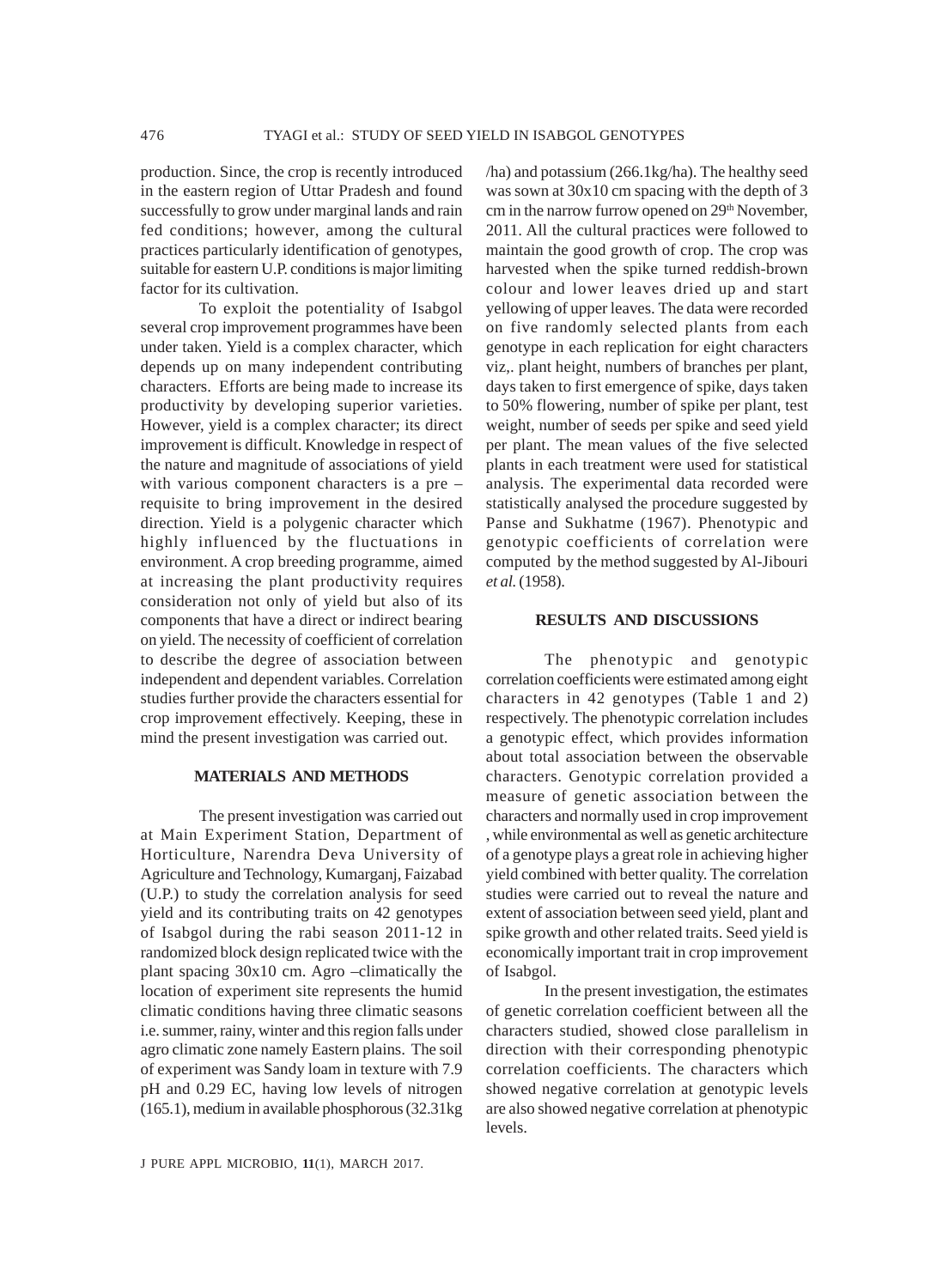The seed yield per plant exhibited highly significant and positive phenotypic correlation with number of spike per plant (0.628), while it had significant and positive association with number of branches per plant (0.342). Rest of the association showed non-significant and positive correlation among themselves.

Days taken to  $1<sup>st</sup>$  emergence of spike showed highly significant and positive phenotypic association with plant height (0.628) while, it had non-significant and positive correlation with rest of the characters. Days taken to 50% flowering showed highly significant and positive correlation with plant height (0.578) and days taken to  $1<sup>st</sup>$ emergence of spike (0.902). Number of spike per plant showed significant and positive association with days taken to  $1<sup>st</sup>$  emergence of spike (0.312) and days taken to 50% flowering (0.354).

The number of seeds per spike showed significant and positive correlation at phenotypic level with number of branches per plant (0.309), while it had showed non-significant and positive association with plant height (0.106) and days taken to 1<sup>st</sup> emergence of spike and other characters showed non-significant and negative correlation with days taken to 50% flowering and number of spike per plant at phenotypic level.

The test weight (1000 seeds) showed non-significant and positive value with plant height (0.007), number of branches per plant (0.193) and number of seeds per spike (-0.174), while other characters showed non significant and negative association at phenotypic level with days taken to 1<sup>st</sup> emergence of spike (-0.093), days taken to 50% flowering (-0.014) and number of spike per plant (-  $0.043$ ).

During the selection, these characters must be taken care. The high estimates genotypic and phenotypic correlation coefficients in Isabgol were observed for the various characters are broadly agreement with reports of Harphool *et al.* (1995), Sangan *et al.* (1992), Sharma *et al.* (2002) and Sivanenson *et al.* (2009). The similar trends were also observed by Bhagat(1980) in Isabgol, Raghve et. al. (1992) in chrysanthemum, Anuradha (1998), and Chauhan (2005) in gerbera for most of the traits.

In general genotypic correlation coefficients were higher in magnitude than the corresponding phenotypic correlation coefficients which might be due to masking or modifying effect between these characters. The correlation coefficients at genotypic level were higher than phenotypic correlation coefficients, which might

| Characters                                       | Plant  | Number         | Days                  | Days              | Number       | Number                   | Test                | Seed         |
|--------------------------------------------------|--------|----------------|-----------------------|-------------------|--------------|--------------------------|---------------------|--------------|
|                                                  | height | of<br>branches | taken<br>$to1^{st}$   | taken<br>to $50%$ | of<br>spike  | of<br>seed               | weight<br>$(1000 -$ | yield<br>per |
|                                                  |        | per plant      | emergence<br>of spike | flowering         | per<br>plant | per<br>spike             | seeds)              | plant        |
| Plant height                                     |        | 0.233          | $0.628**$             | $0.578**$         | 0.237        | 0.106                    | 0.007               | 0.033        |
| Number of branches<br>per plant                  |        |                | 0.259                 | 0.250             | 0.254        | $0.309*$                 | 0.193               | $0.342*$     |
| Days taken to $1st$<br>emergence of spike        |        |                |                       | $0.902**$         | $0.312*$     | 0.004                    | $-0.093$            | 0.001        |
| Days taken to<br>50% flowering                   |        |                |                       |                   | $0.354*$     | $-0.011$                 | $-0.014$            | 0.456        |
| Number of spike<br>per plant                     |        |                |                       |                   |              | $-0.091$                 | $-0.043$            | $0.628**$    |
| Number of seed spike                             |        |                |                       |                   |              | $\overline{\phantom{a}}$ | $-0.174$            | 0.189        |
| Test weight (1000-seeds)<br>Seed yield per plant |        |                |                       |                   |              |                          | -                   | 0.218        |

**Table. 1:** Phenotypic correlation coefficient between eight characters in Isabgol (2011-12)

\*, \*\* = Significant at 0.05 % and 0.01 % probability level, respectively.